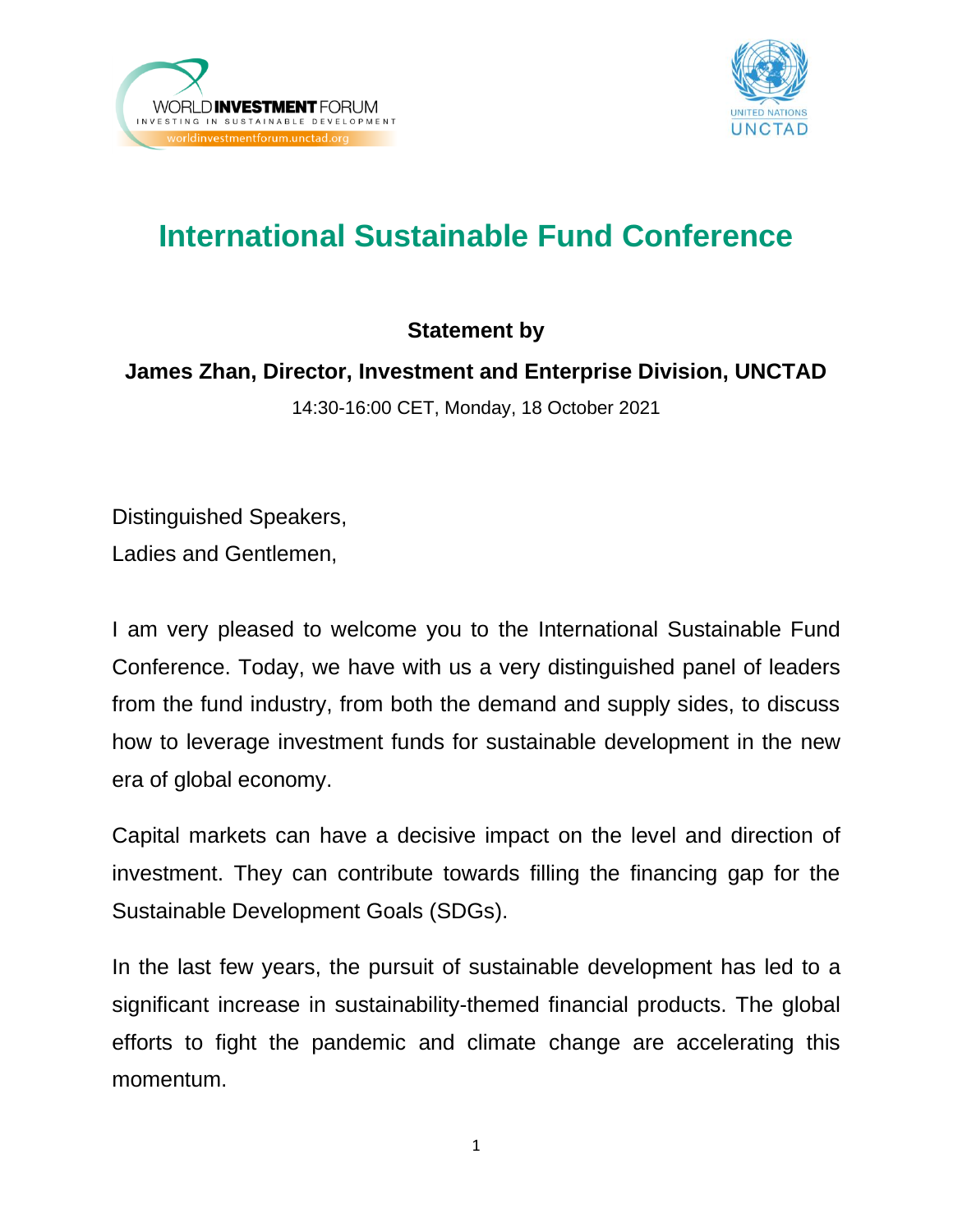



UNCTAD estimates that the value of sustainability-themed investment products amounted to \$3.2 trillion in 2020. And sustainable investment funds have emerged as an important vehicle to channel much needed investment into a wide range of sectors that are critical for the achievement of the SDGs.

Over the last five years, sustainable mutual funds, including ETFs, quadrupled in assets under management, and more than doubled in number. By June 2020, the number of funds that claim to be investing with an ESG or sustainability purpose had reached nearly 4,000, with \$1.7 trillion of assets under management.

Sustainable funds have been deploying much needed capital in a wide range of key SDG sectors, such as health, renewable energy, food and agriculture, water and sanitation, and clean tech.

Meanwhile, as major shareowners of many public listed companies, fund providers play a critical role in pushing sustainability integration along the investment chain through voting and investee engagement.

However, the transition to more sustainable investments for the fund industry is still in its early days. Despite their rapid growth, the total assets of sustainable funds only account for 3% of the entire fund universe.

Moreover, most sustainability-themed investment products are domiciled and invested in developed economies, and most are "self-labelled", raising concerns about sustainability washing and consistency of standards.

Much work has been done over the past decade to address these challenges, most notably by integrating sustainability into different parts of the financial